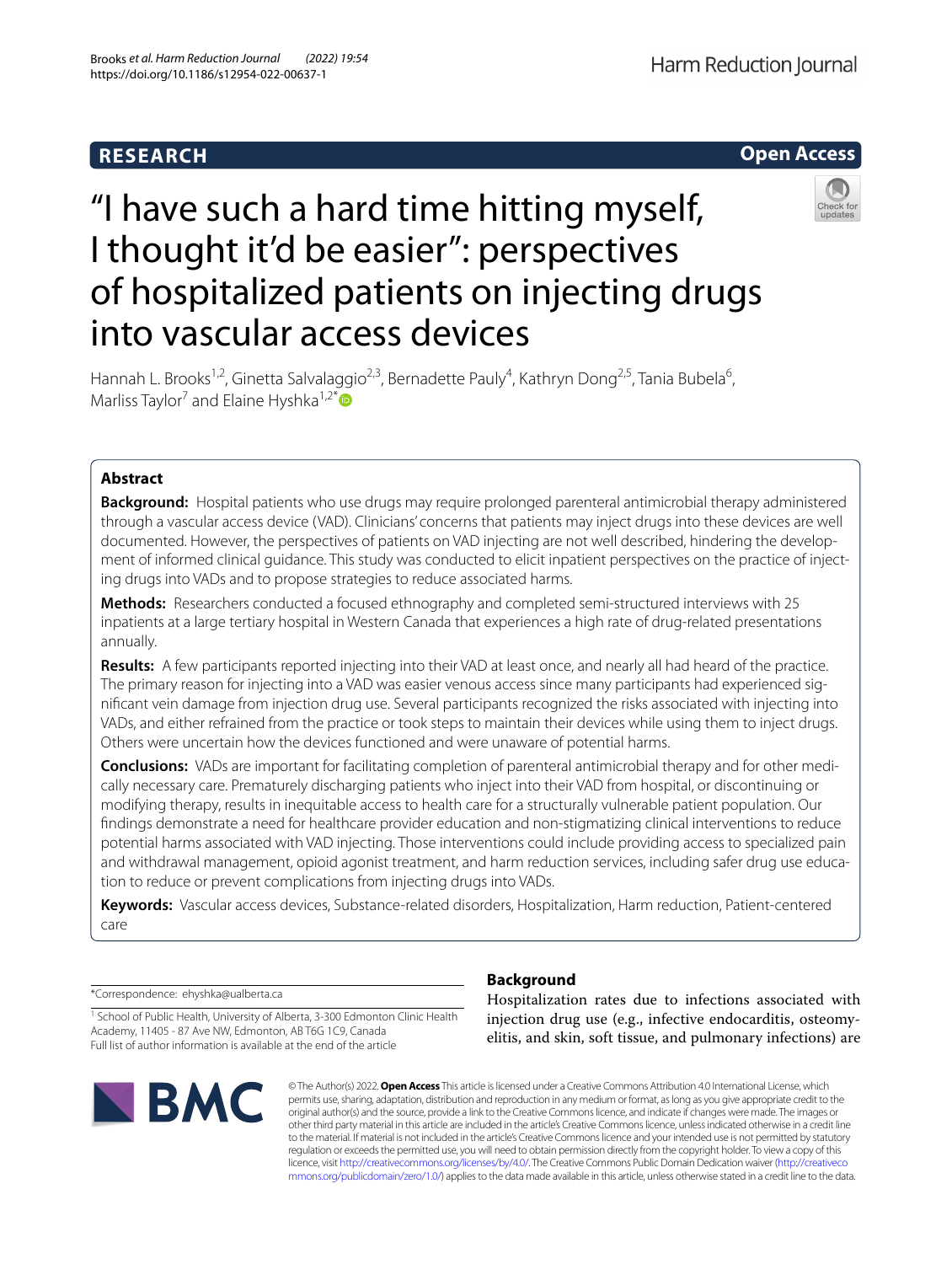increasing in the USA and Canada  $[1-4]$  $[1-4]$  $[1-4]$ . These infections are caused by unsafe injection practices (e.g., injecting with non-sterile syringes) [\[1](#page-7-0), [5\]](#page-7-2), drug excipients in certain pharmaceutical drugs [[6,](#page-7-3) [7\]](#page-7-4), and/or fllers and other particulates in street-sourced drugs [\[8](#page-7-5)]. Treatment of these infections includes prolonged parenteral antimicrobial therapy administered through vascular access devices (VADs). VADs comprise various types of catheters inserted to access peripheral or central vessels (e.g., peripherally inserted central catheter (PICC), intravenous  $(IV)$  line)  $[9]$  $[9]$ .

Due to the extended length of parenteral antimicrobial therapy, patients who do not use drugs are frequently discharged to home and treated as outpatients [[10\]](#page-7-7). Conversely, people who inject drugs (PWID) often remain hospitalized for the duration of their treatment due to concerns that unstable housing or ongoing drug use may inhibit treatment adherence and that patients will inject drugs and/or diverted medications into these devices [[9–](#page-7-6)[11\]](#page-7-8). However, there is a lack of empirical evidence on the prevalence and health risks associated with injecting drugs into VADs among either outpatient or hospitalized PWID [[12–](#page-7-9)[15](#page-7-10)]. Nevertheless, clinical guidance in many jurisdictions advises inpatient hospitalization and close monitoring as the primary strategy to prevent VAD complications for this patient population  $[9-11]$  $[9-11]$  $[9-11]$ .

Yet drug use can occur in hospital settings [[16](#page-7-11)[–20](#page-8-0)]. Cohort and structured surveys with PWID in Canada [[16–](#page-7-11)[18](#page-8-1)] and the USA [\[19,](#page-8-2) [20](#page-8-0)] report that between 30 and 50% of participants continued to use drugs while hospitalized. Injection drug use in hospital can occur for many reasons including uncontrolled pain and withdrawal symptoms or to manage symptoms of stress or anxiety [[21,](#page-8-3) [22\]](#page-8-4). To circumvent discovery by hospital staff and avert negative repercussions, patients have described using drugs in their hospital rooms and patient washrooms, in other areas of the hospital, and in other nearby public locations [\[21,](#page-8-3) [22](#page-8-4)]. Patients often consume drugs in non-sterile locations, reuse syringes, and rush their injection. These actions only compound the risk of developing infections and other health complications [[17](#page-7-12), [21,](#page-8-3) [22](#page-8-4)]. Patients who continue to use drugs while hospitalized are also at increased risk of experiencing stigma [[23,](#page-8-5) [24](#page-8-6)] and initiating discharge prior to treatment completion, and experiencing unplanned readmission and mortality [\[19](#page-8-2), [25](#page-8-7)[–27](#page-8-8)].

Extant research that explores VAD injection primarily describes the prospective and retrospective experiences of outpatients participating in this practice and suggests that the practice is uncommon. For example, of 33 PWID eligible to receive outpatient parenteral antimicrobial therapy within a residential addiction treatment facility, over 90% reported that their PICC line did not precipitate a desire to inject into the device or increase their motivation to use drugs [[20\]](#page-8-0). In a cohort study of 67 PWID receiving outpatient therapy, only 2% of those who failed treatment did so because of VAD injection [\[12](#page-7-9)]. Three case studies have similarly described non-hospitalized people injecting into VADs, including a cannula self-inserted into a femoral vein  $[28]$  $[28]$ , a central venous catheter  $[29]$  $[29]$  $[29]$ , and a port-a-cath  $[30]$  $[30]$ . A recent Canadian qualitative study  $[31]$  $[31]$  $[31]$  examined the practice of injecting into PICC lines, a common type of vascular access device. Through retrospective interviews with 24 people who use drugs living with HIV/HCV who had been hospitalized at least once in the past 5 years and 26 healthcare providers, the authors found that even though few participants reported engaging in this practice, healthcare providers reported that fears of PICC line tampering infuenced clinical care decision-making. Our study extends this work by exploring in depth the perspectives and experiences of VAD injection among a sample of PWID hospitalized on medical or surgical units of a large tertiary care facility.

## **Objectives**

The objectives of this analysis were to  $(1)$  describe inpatient experiences and motivations to inject drugs and/or diverted medications into VADs, and (2) propose clinically relevant and patient-centered recommendations to reduce the harms associated with this practice.

## **Methods**

## **Setting**

The study was completed at a large, urban acute care hospital in Western Canada that treats many structurally vulnerable patients with complex health and social needs and high rates of drug and alcohol use disorders. The hospital has an addiction medicine consultation team. At the time of this study, the consultation team ofered patients with drug and alcohol use disorders expert pain and withdrawal management, opioid agonist and other medication treatment, harm reduction supplies, addiction counselling, and wraparound health and social supports (e.g., brokered access to housing and income supports, and health promotion interventions such as screening for sexually transmitted infections and immunizations)  $[24]$  $[24]$ . This study was conducted by a University-based researchers afliated and colocated on site with the addiction medicine consultation team (KD is also medical director of the team).

## **Methodology**

Our fndings are part of a broader mixed-method evaluation examining the provision of sterile injection supplies by the consultation team to hospital inpatients. The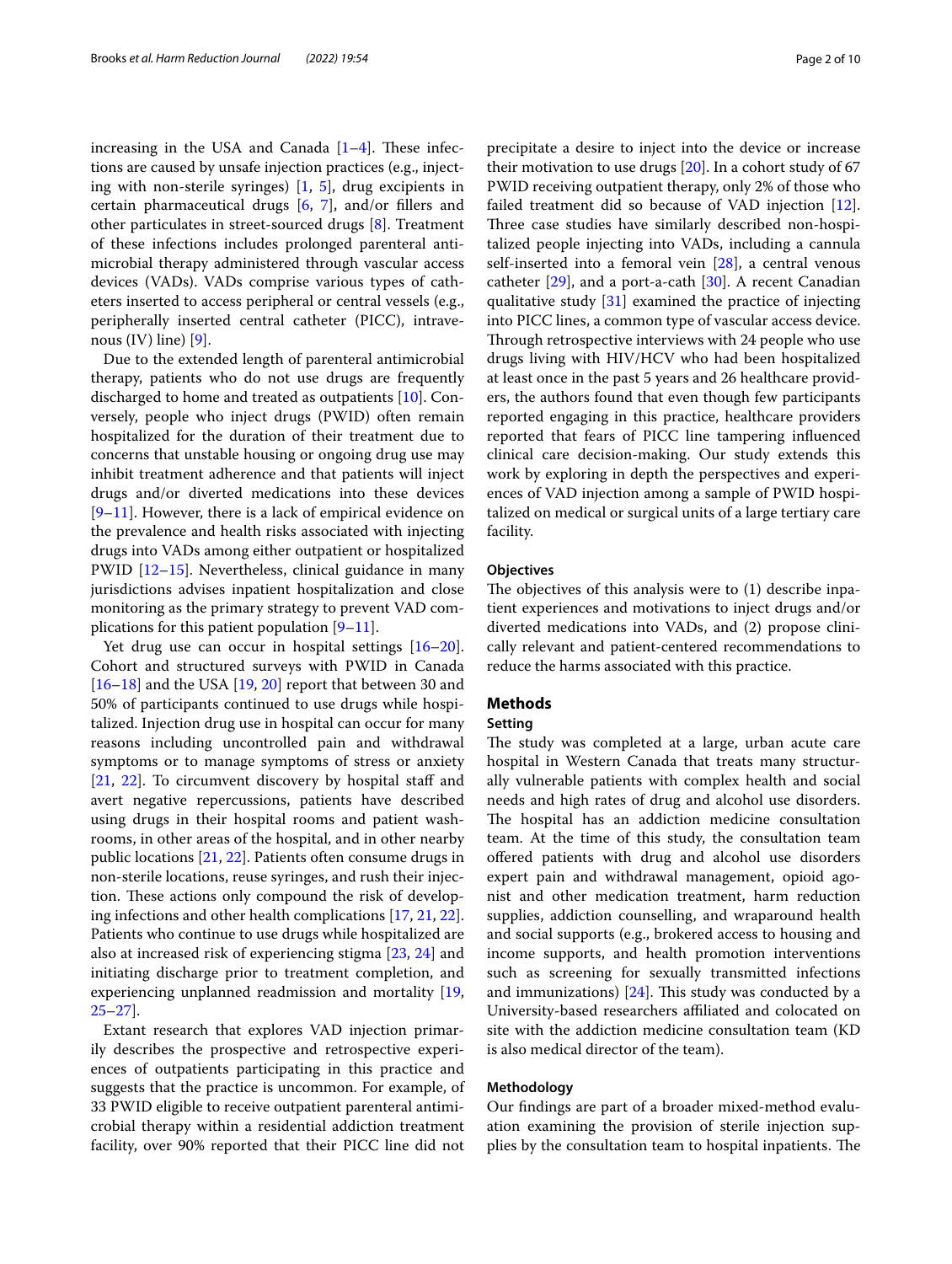results described in this study organically emerged as the study progressed and were analyzed as an independent theme. We used a focused ethnography as a research approach, which is a time-limited method of eliciting detailed answers to delineated research questions within a distinct group or context, and semi-structured interviews as our sole data collection tool, which comprise predetermined open-ended questions. In line with previous applied health research studies, our focused ethnography did not include participant observation [\[32](#page-8-13), [33\]](#page-8-14). The interview questions explored hospitalized participants' experiences receiving clinical care, using drugs while hospitalized (including their perspectives of receiving sterile supplies), and their thoughts on how care for hospitalized PWID can be improved. A trained qualitative researcher (HB) obtained informed consent, audiorecorded, and conducted all interviews in a location within the hospital of the participants' choosing. Participants received \$20 CAD honoraria.

## **Participant recruitment and data collection**

Between April 20, 2017, and March 7, 2018, we approached inpatients from general medical and surgery

<span id="page-2-0"></span>**Table 1** Participant information

units who had reported recent injection drug use to the consultation team and ofered participation in a one-hour interview. We completed interviews with 25 patients (Table [1\)](#page-2-0); theoretical saturation was reached after interview 21, meaning that no new concepts or themes emerge in subsequent interviews [\[32](#page-8-13)]. We asked almost all the participants  $(n=24)$  about their perspectives of injecting drugs and/or diverted medications into VADs; one interview was terminated early by participant request.

## **Data analysis**

Interview recordings were transcribed and deidentified, and participants assigned pseudonyms. The average interview length was 51 min. The software ATLAS.ti 8 was used to organize the data iteratively. We employed latent content analysis, which entails examining, highlighting, and labeling groups of words and sorting the labeled text using codes that refect similar meanings. This form of analysis is inductive allowing classifications to flow from the text  $[34]$  $[34]$ . We then explored latent aspects of the text by collating codes, collapsing and

| Variable<br>Demographics                 | Descriptive<br>statistics n<br>(%) |
|------------------------------------------|------------------------------------|
|                                          | $N = 25$                           |
| Gender                                   |                                    |
| Female                                   | 12 (48)                            |
| Male                                     | 12(48)                             |
| Transgender                              | 1(4)                               |
| Ethnicity                                |                                    |
| First Nations, Inuit, or Metis           | 20(80)                             |
| White                                    | 5(20)                              |
| Age                                      |                                    |
| $30 - 39$                                | 7(28)                              |
| $40 - 49$                                | 10(40)                             |
| $50 - 59$                                | 7(28)                              |
| $60+$                                    | 1(4)                               |
| Drug use characteristics                 | $N = 25$                           |
| Length of drug use (years)               |                                    |
| $1 - 10$                                 | 13(52)                             |
| $11 - 20$                                | 4(16)                              |
| $21 - 30$                                | 3(12)                              |
| $31 - 40$                                | 5(2)                               |
| Utilization of drug consumption supplies |                                    |
| Accepted and used supplies               | 19 (76)                            |
| Did not accept supplies                  | 4(16)                              |
| Accepted but did not use supplies        | 2(8)                               |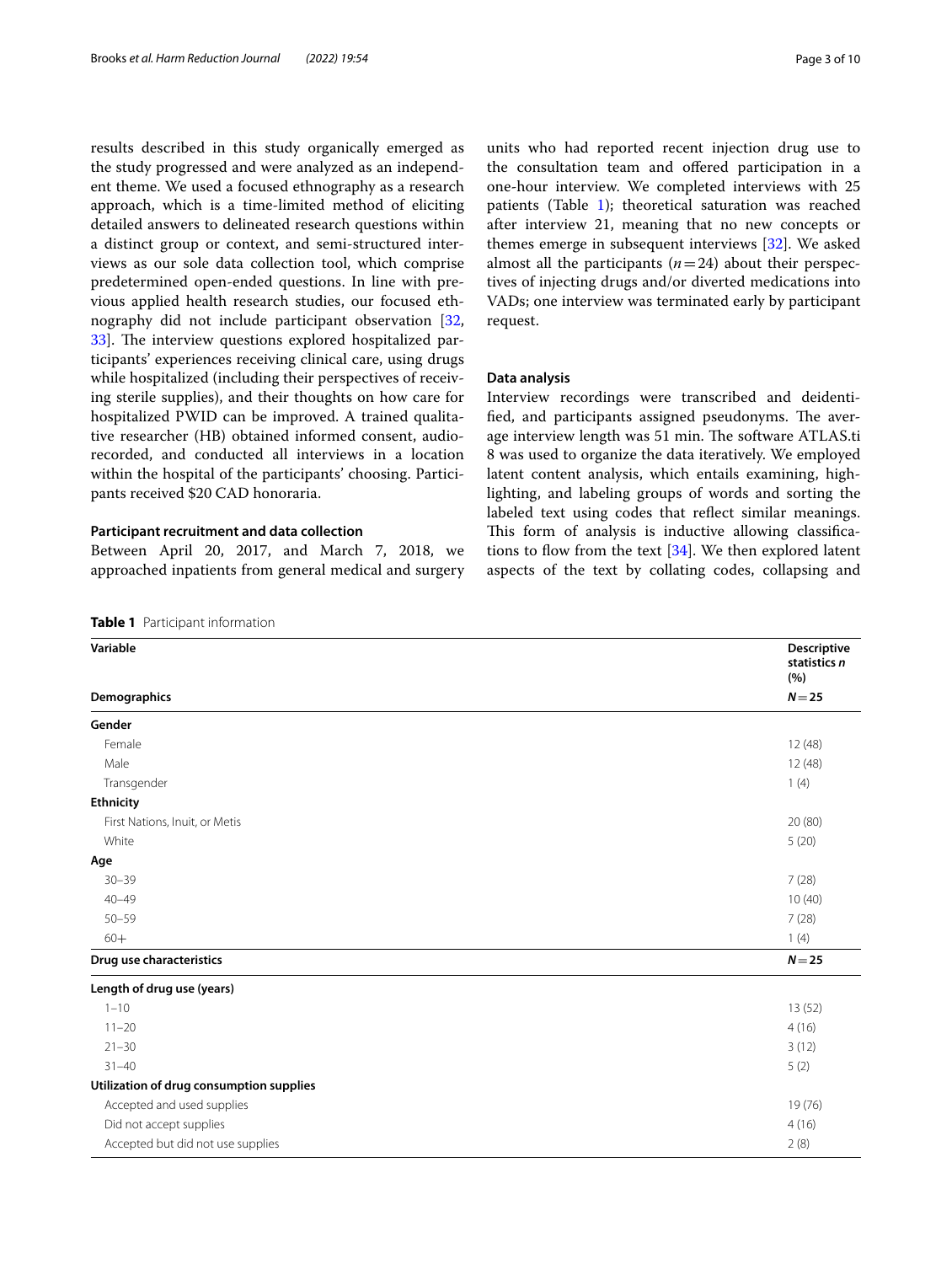reconsidering categories, and then abstracting at a higher level of interpretation [[34\]](#page-8-15).

## **Rigor**

Rigor in qualitative research is a set of strategies used to strengthen study quality [\[32](#page-8-13)]. To ensure rigor, we employed a second experienced qualitative researcher who was also a member of the research team to randomly and separately analyze 20% of the transcripts to ensure concordance of interpretation [\[35](#page-8-16)]. Additionally, we regularly consulted members of an advisory group to elicit feedback on the appropriateness of study procedures and validity of the analysis. The advisory group comprised people with lived experience of drug use and hospitalization; over half also self-identifed as Indigenous [\[35](#page-8-16)].

## **Results**

Nearly all participants had heard of patients injecting into their VADs (specifcally PICC and IV lines). Participants implied that hospitalized PWID with VAD would have at least contemplated participating in the practice. Some participants had unsuccessfully attempted to inject into their VADs, but a few had successfully injected into their VADs at least once during their current hospitalization, or during previous hospitalizations.

## **"You just connect her and…dial in direct": reasons for injecting into a VAD**

The primary motivation reported for this practice was easier venous access, because many participants and their peers had vein damage associated with long-term injection drug use or improper injection techniques. Injecting into their VADs was seen as "quicker," "easy," and "convenient" for people whose "veins [were] …all done." Participants perceived injecting into a VAD as less harmful than prolonged attempts to secure venous access because it reduced the frequency of injection site injury and associated infection risks. Participants also described that acute withdrawal could complicate injection drug use and challenge venous access, further increasing the appeal of injecting into a VAD. As "Allison" told us:

*'Oh my god, some mornings, when it's my frst fx and I can't do it and I just want to cry or just want to scream. It sometimes, it actually brings me to the point of tears because I can't get it…It's frustrating… It's easier to [inject in your VAD] than having to fnd a vein and chance missing it. If you miss it then there*  goes the first shot you know. The strongest shot. The *shot that counts.*

For some participants, the frustration associated with fnding venous access was so severe that they described wanting a dedicated VAD for drug use while in hospital and even to be discharged from hospital care with their VAD intact.

*Well, they're always going to use [their VAD] because you know, they don't have to dig in their skin or anything, it's a perfect little port. And you know, when a person is leaving [hospital] they're all like, no you can't leave with that. Let them, you're only helping so that they're not going to go digging around in their skin and stuf. - 'Carl'*

A few participants described how the psychoactive efects of drugs were stronger when using a VAD compared to injecting intravenously and believed some people may prefer injecting via this route.

*I've done it. Yeah…It's just an easy port...you don't have to mark yourself up, you don't have to look for nothing, you just connect her and...dial in direct...I think it just hits you a little bit harder and faster... somebody that wants to get high, yeah, it's probably the more enticing route to go. - 'Kenneth'*

## **"One awful, fuckin' big chance": awareness of potential risks**

Participants who actively injected into VADs, or those who supported the practice, either described no associated risks or implied that the benefts of injecting outweighed the risks. Yet most refrained entirely from the practice or reported stopping when they learned of potential risks or experienced related harm. These participants perceived the practice as "scary," "risky," "dangerous," and "one awful, fuckin' big chance" and people who participate in it as "nuts."

In terms of potential risks, participants worried that injecting into a VAD with non-sterile syringes or contaminated drugs could lead to circulatory issues or additional infection risks.

*Oh yeah for sure. Right in the PICC line, for sure. It's easy. It's a mainline right to your veins. But that's dangerous man, infection. Oh my god, lot of things, not good, I wouldn't do it. I wouldn't do it. I'm too scared. - 'Leah'*

*In the process of diluting your substance...you might not even be able to see it but any particle...can be built right into that line, can get in your bloodstream and cause a clot, cause any kind of numerous problems, it's very dangerous. - 'Kenneth'*

Many participants were also aware that some types of VADs provide more direct access to central veins and, as such, believed that injecting into these devices (i.e., PICC lines) may increase their risk of overdose. For example, "Silvia" described contemplating injecting into her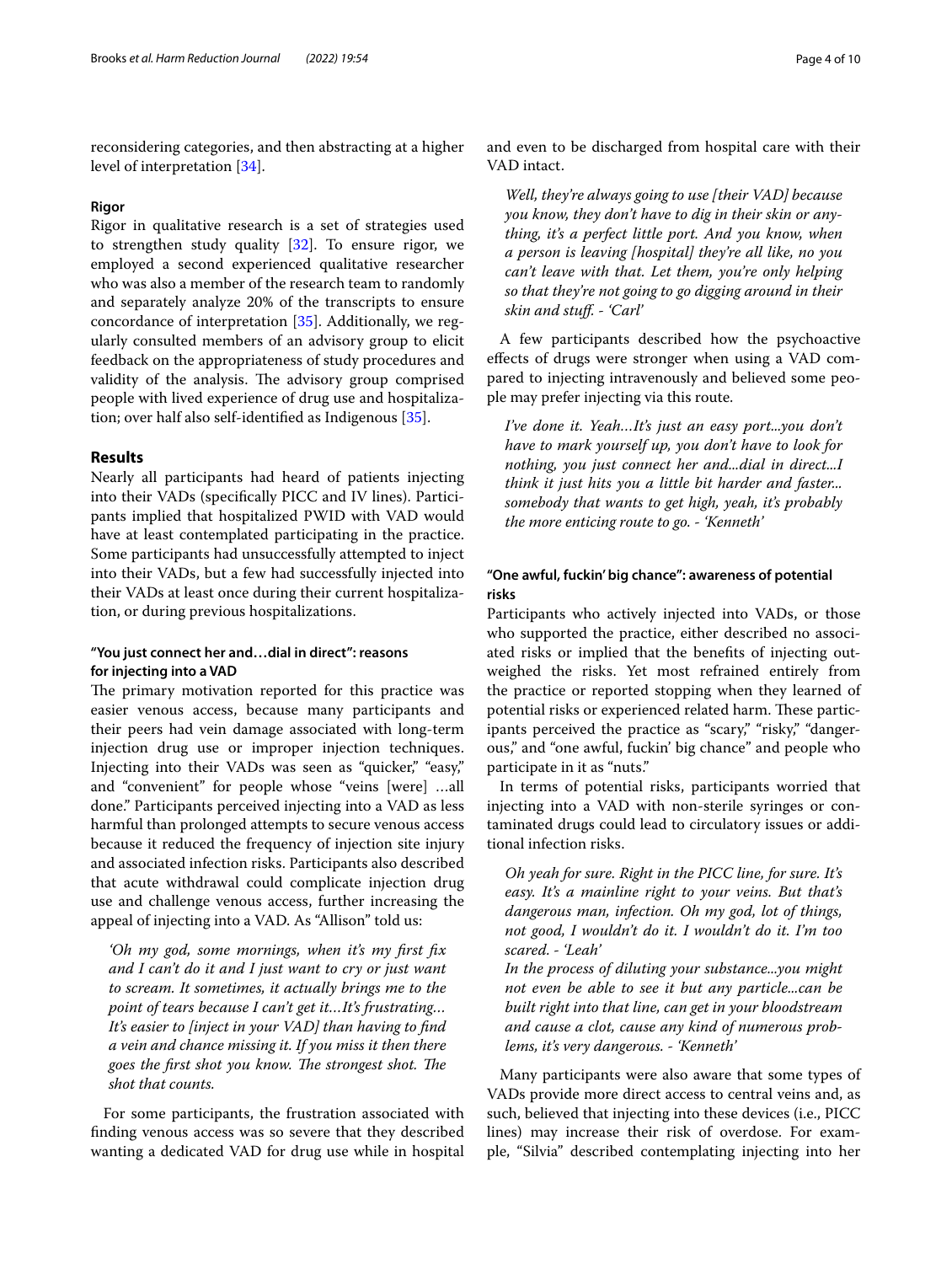PICC line but ultimately refrained. According to her, "I was actually thinking of it too, but then I thought… no, that's a little bit too close to my heart." "Silvia" did, however, describe a desire to inject into a VAD that was not a PICC line because of her struggles to inject herself. "Silvia's" frst experience with injecting drugs was when she was thirteen years old and after thirty years of use, she had developed severe venous damage. According to "Silvia":

*Like we could put it in there and then you fush it and then you lock it...Make it safer...I'm not saying PICC line site either. But like where it won't fall out...people are not getting their shot, because they're wasting it, because they can't get a line.*

One participant described overdosing after injecting into her VAD. When we asked "Elsa" if she had ever injected into a VAD, "Elsa" reported doing so a few times in the past. According to "Elsa," "I'll never do that again, because it goes directly to your heart and I like, I almost died." "Elsa" described recent engagements with local harm reduction organizations where she received safer drug use education, and she had also been prescribed methadone. These supports, along with a personal desire to reduce physical harms to herself, helped "Elsa" refrain drug use during her current hospitalization.

Most participants, nevertheless, used general and vague terms when describing VADs and displayed limited knowledge of how the devices functioned. Several participants were not aware of how to inject properly into their VADs, despite the exigency some felt to use their devices.

*I've heard people say they've done it but I don't know how they could do the PICC line because it's so long right. It goes all the way to…I don't know, I would have to ask somebody to show me how they do it. - 'Linda'*

*But I actually tried, that wouldn't work as far as here, so I maybe take this thing of and put it back on after. When you do the fush it's massive, then I, lose a lot of water, probably work too. I did almost try it but not really. Because I have such a hard time hitting myself. I thought it'd be easier, you know what I mean. - 'Owen'*

In addition, some participants reported unsubstantiated beliefs regarding VADs and safety. One participant implied that the risk of developing an infection after injecting into an IV line was less than the risk associated with injecting into a PICC line. According to "Andria," "Obviously, going into the PICC line isn't safe…but if they had like something in their foot…a foot you can lose, your heart…" Participants also described witnessing specific unsafe practices related to VADs. "Thomas" recounted witnessing a fellow patient "take a needle out of their leg" to utilize it for injecting drugs through other means. "Oliver" described patients injecting into their VAD to "flush syringes," meaning to retract blood into a used syringe and then reinject, to ensure any leftover drug residue in the syringe was consumed. "Washing" of syringes, flters, and other injection drug equipment in this manner is a strategy used by PWID to stretch limited personal drug supplies  $[36]$ , which may be more difficult to maintain while hospitalized and unable to participate in work to generate income.

## **"Show them the process…to be as clean as possible": reducing harms**

Some participants we spoke with reported attempts to lower potential risks associated with injecting in their VADs by titrating their dose (using a small amount of drug to start) and keeping their VAD as sterile as possible. According to "Dean":

*Mm-hmm. I've done it… It gets better, you don't miss or nothing, it's already there….And it's safe to do it as long you're not doing a whole lot, you keep it clean like the nurses do, you clean it with swabs and that.*

One participant felt most patients passively relied on nurses to keep their VAD clean. "Rhonda" explained that patients who inject in their VADs think to themselves, "I've got an IV, I don't even have to try and fnd a vein now…the nurses come and fush them out before they do everything, so it stays clean." However, "Andria" felt that staf should proactively educate patients with VADs on the risks associated with injecting drugs into their devices but also provide sterile injection supplies and knowledge on how to clean and maintain these devices if they choose to inject.

*Maybe show them properly. Say show them how to use the fush. Show them to, say if you're going to do it and you're going to do it here, then you're going to do it properly… have to set your own standards too, to what you feel is safe…you could educate them… and then show them the process…to be as clean as possible. - 'Andria'*

Yet only one participant described hospital staff discussing the practice of injecting into VADs. According to "Candice," "the IV team, or the infectious disease team told me if I use my PICC line to get high they will shoot antibiotics into my [arm], muscular injection, the whole time I'm here." She interpreted this admonition as benevolent concern on the part of her care team, and it successfully deterred her from using her device.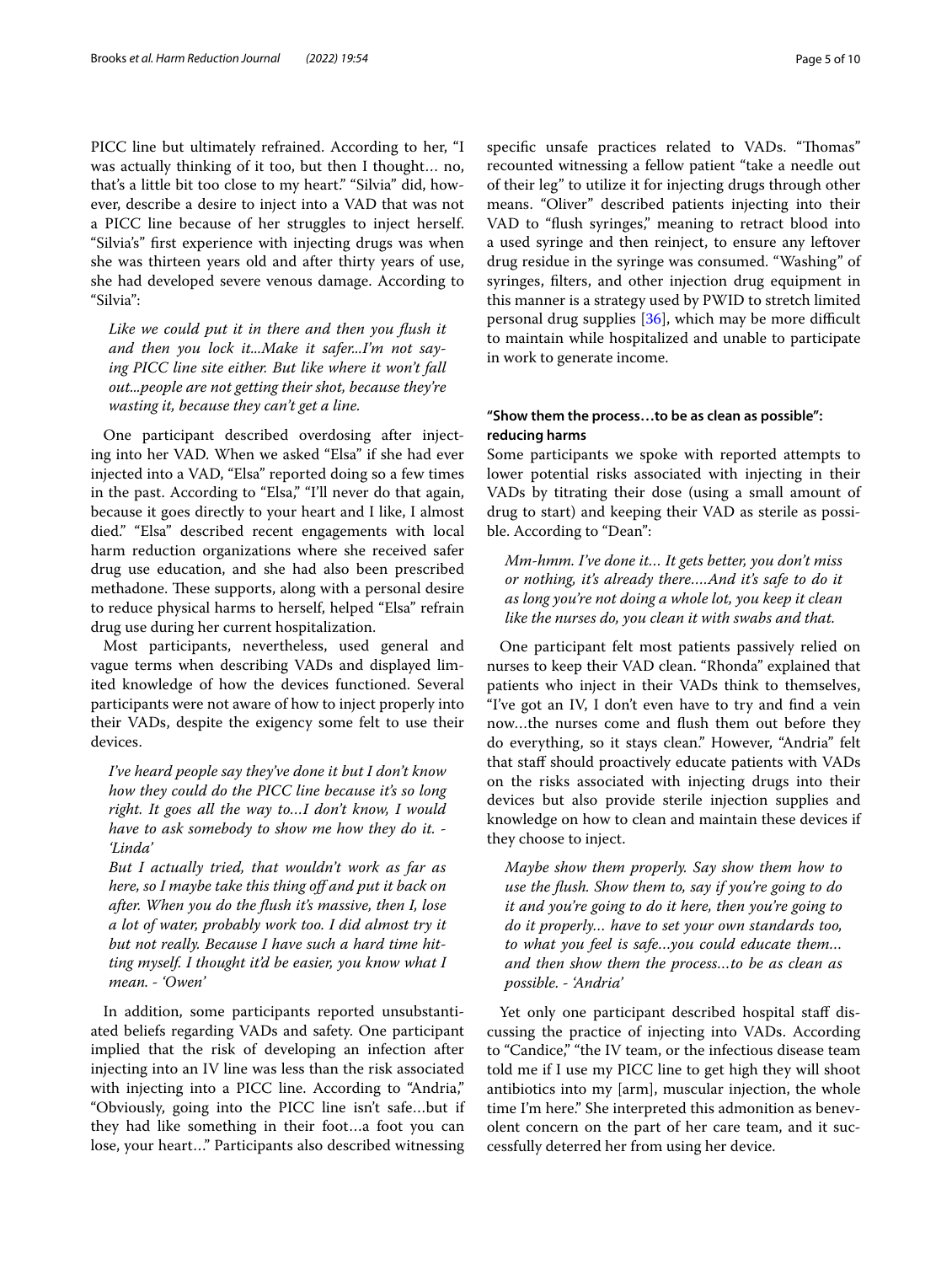However, for most participants, the anticipation of severe repercussions, such as changes to their pain or withdrawal management medication regimes, resulted in them being mistrustful of hospital staff. They therefore concealed their drug use, including use that involved injecting into their VADs. "Curtis" considered injecting into his VAD, but according to him, "I didn't, I didn't, no I didn't want to make it that noticeable that I was using when I left so to speak. When I had come back in, you can pretty much, [the nurses] know, you can just tell they know." According to "Lydia," nursing staf had suspected that she was actively consuming drugs after fnding a powder in her purse and as a result, her pain medication regime was changed from tablet to liquid, which caused her distress. When "Lydia" was asked how to make sure patients were safe when injecting into their VAD, she responded that attempts by hospital staff to prevent drug use fostered mistrust and impeded patients from using safer injection techniques. According to "Lydia":

*Well, that's when you explain to them about [using sterile needles]. But then when you have your nurses screwing that up for you guys, good luck. Of course they're going to go back to hiding, right?...People would care about having [sterile needles] and doing it cleanly and dadadada if, you know, you weren't gonna get in trouble, right?*

## **Discussion**

In this study, nearly all participants were aware of the practice of injecting drugs into VAD. However, most participants chose not to regularly inject into their VAD because they perceived the practice as risky. Of those who participated in the practice, most described easier venous access as the primary motivation for themselves and others to inject into their VADs. This practice was often seen as pragmatic and less deleterious than direct intravenous injection, particularly for people who had difculty fnding a vein and injecting themselves. Despite these reported advantages, many participants described a lack of knowledge regarding how VADs functioned. Several participants, including some who had injected into their VADs, appeared unaware of the potential negative health outcomes or strategies to reduce associated risks and implied a need for nonjudgmental education to ensure their safety while injecting into their VADs.

Injecting drugs into VADs is a concern for clinicians administering parenteral antimicrobial therapy to PWID and is often the primary reason PWID are deemed ineligible for outpatient treatment  $[9-11]$  $[9-11]$  $[9-11]$ . Inpatient supervision by hospital staff is advised to prevent this practice  $[9-11]$  $[9-11]$ , but our findings suggest that this advice may not be efective at either informing patients of the risks of, ture indicates that other common interventions designed to deter in-hospital drug use (e.g., confscation of injection supplies, enhanced surveillance, and monitoring) may in fact increase risks for patients (e.g., rushed injection, using alone and in unsafe circumstances, premature discharge) [[21,](#page-8-3) [22](#page-8-4)]. Our study did not systematically explore whether staf took measures to deter non-medical VAD nor whether participants experienced harms because of these deterrence measures. However, participant accounts demonstrated a need for hospital staff to be aware of the motivations and experiences of PWID injecting in their VADs. This may aid in providers anticipating and addressing patient needs through non-stigmatizing care, which could include staf adopting trauma-informed approaches to patient care, being mindful of words and body language when interacting with PWID, and prioritizing patient autonomy and choice [[37](#page-8-18), [38\]](#page-8-19).

A key strategy for addressing VAD injecting is to reduce hospitalized patients' need to inject drugs in the frst place. It is imperative that patients have expeditious access to efective, tailored pain and withdrawal management [\[39](#page-8-20), [40](#page-8-21)], injectable and oral opioid agonist therapy [[41,](#page-8-22) [42](#page-8-23)], counselling [\[39](#page-8-20), [42\]](#page-8-23), and social supports, including peer support and social workers [[24](#page-8-6), [43](#page-8-24)] during their hospitalization. These interventions should be provided with the active consent and collaboration of patients.

There is also some evidence to suggest positive treatment outcomes in PWID receiving parenteral antimicrobial therapy outside of acute care hospitals [\[13](#page-7-13), [14](#page-7-14), [44,](#page-8-25) [45\]](#page-8-26). Patients with current or previous injection drug use have successfully completed parenteral therapy and participated in minimal, or at least comparable to average, drug use while residing in medical respite facilities (i.e., temporary shelters that provide medical services to people experiencing homelessness) [\[13](#page-7-13), [46](#page-8-27)], and from within their private homes  $[44]$  $[44]$ . With sufficient support (i.e., access to stable housing, substance use disorder discharge planning, regular check-ins with clinical staf, access to agonist medication or other substance use treatment), PWID may be able to successfully complete parenteral antimicrobial therapy in the community and have low rates of substance use and VAD injection [[13](#page-7-13), [14,](#page-7-14) [17,](#page-7-12) [44](#page-8-25), [45\]](#page-8-26).

It is also important to recognize that even with maximal medical and social support, some PWID will continue to inject while hospitalized. For example, empirical evidence suggests that prolonged drug use may result in impaired volitional control [[47\]](#page-8-28). Additionally, there are currently no evidence-based pharmaceutical treatments for those with stimulant use disorders [[48](#page-8-29)] and many acute care facilities still do not provide patients with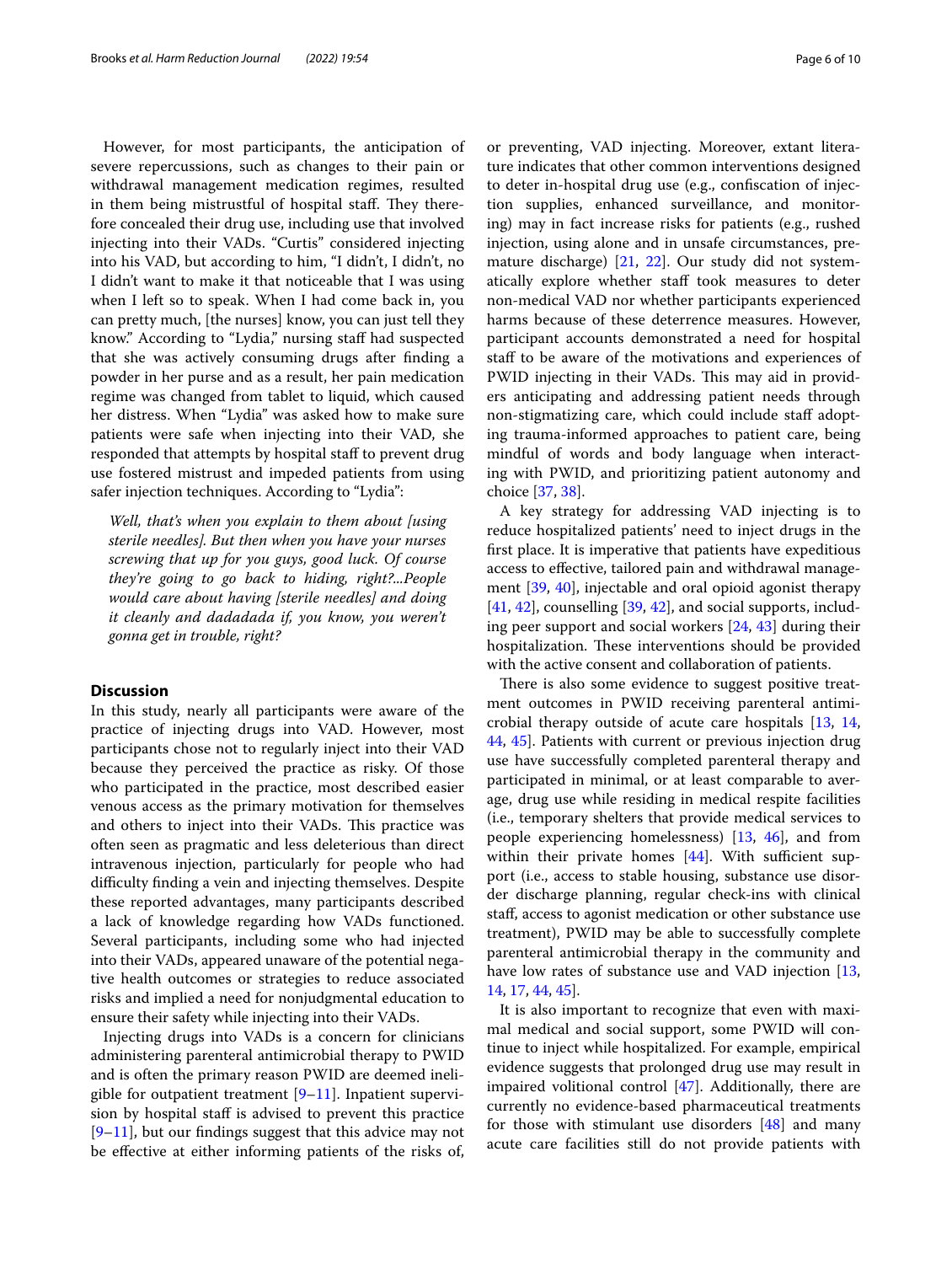opioid use disorders evidence-based medication treatment or harm reduction interventions [[49\]](#page-8-30). Clinicians therefore should be educated and encouraged to engage patients with previous or active injection drug use in non-stigmatizing and factual conversations about reducing harms associated with drug use, including the potential risks of injecting into VADs [\[15,](#page-7-10) [50\]](#page-8-31). Research to quantify VAD injecting risks is urgently needed to facilitate such factual discussions. Meanwhile, staff may consider periodic laboratory monitoring to identify and treat incipient infections due to drug use [\[17](#page-7-12)]. Several outpatient clinics have established patient care plans, which have included verbal or written agreements from patients to refrain from injecting into their VADs [[13,](#page-7-13) [14](#page-7-14), [51](#page-8-32), [52](#page-8-33)]. Clinics have also utilized specialized dressing or security seals on patients' VADs to more easily detect drug use [[13,](#page-7-13) [14](#page-7-14), [51](#page-8-32), [52\]](#page-8-33). However, these technologies were not employed in our study setting, and patients' perspectives of these preventive measures are currently unknown, as is their efectiveness for preventing harm to patients.

If injection drug use into VADs is suspected or confrmed, discharging patients or abruptly discontinuing or modifying antimicrobial therapy to a less appropriate regimen is not recommended  $[9, 22, 53, 54]$  $[9, 22, 53, 54]$  $[9, 22, 53, 54]$  $[9, 22, 53, 54]$  $[9, 22, 53, 54]$  $[9, 22, 53, 54]$  $[9, 22, 53, 54]$  $[9, 22, 53, 54]$  $[9, 22, 53, 54]$ . These actions may preclude patients from completing vital treatment, compound the burden on hospital staf by increasing the likelihood of patients experiencing unplanned readmissions [[54\]](#page-8-35), and increase patients' risk of mortality [[27](#page-8-8), [55](#page-9-0)]. Instead, hospital policies should address how patients who continue to use drugs will be supported to complete their medical treatment [\[38](#page-8-19)]. Staff should be trained and encouraged to have non-stigmatizing and transparent conversations with patients and offer patients sterile injection supplies, safe syringe disposal instructions, and a naloxone kit [\[53](#page-8-34)]. To obviate patients' perceived need to inject into their VADs, clinical staf or a peer support worker could also educate patients on vein fnding and maintenance to encourage safe injection practices [[56,](#page-9-1) [57\]](#page-9-2).

A hospital-based supervised consumption service, if available [[58](#page-9-3), [59](#page-9-4)], could further reduce health risks of VAD injecting. Supervised consumption services are well described in the literature [\[60](#page-9-5), [61\]](#page-9-6) and aim to provide a safer and cleaner environment where people can consume pre-obtained drugs in hospital under the supervision of trained staff without the need to rush or fear of criminal prosecution [\[59](#page-9-4)]. Supports available within these services, such as nursing assistance to locate a vein, may result in fewer patients needing to use their VAD due to inability to fnd other venous access. Early experience suggests that when patients are given access to supervised consumption services in hospital settings, the incidence of injecting into VAD is quite low (i.e., occurring in only 5% of visits) [\[58](#page-9-3)]. Patients with refractory opioid use disorders could also be prescribed injectable opioid agonist therapy (i.e., hydromorphone, diacetylmorphine) and receive their doses (via self-injection or nurse-administered intramuscular injection) within the supervised consumption service. Injectable opioid agonist therapy is well established in community settings and has been shown to reduce drug use and improve treatment retention [[62,](#page-9-7) [63\]](#page-9-8).

In cases where education and available supports have not deterred VAD injecting, staf might consider supervising patients injecting into their VADs from within their hospital room (in jurisdictions where this is permissible) [\[64](#page-9-9)], or demonstrating how to more safely and sterilely inject into VADs, requesting patients avoid certain VADs, and establishing a non-punitive system for patients to report to hospital staff after use  $[15, 57]$  $[15, 57]$  $[15, 57]$  $[15, 57]$  $[15, 57]$ . However, more research is needed to evaluate the efectiveness of these harm reduction strategies for reducing health harms of VAD injecting for hospitalized PWID.

## **Strengths and limitations**

This study supports recent research that suggests hospital policies regarding the use of PICC lines in hospitalized PWID are inadequate and that the integration of harm reduction strategies into clinical care is needed [\[31](#page-8-12)]. However, this study used a subset of data from a broader mixed-method evaluation that elicited the perspectives of inpatients who reported recent or active injection drug use to a harm reduction addiction medicine consultation team and who were ofered sterile injection supplies at the bedside (most participants accepted those supplies). As such, awareness of and experience with VAD injection may have been higher than other hospitalized patients with a history of drug use. Also, use of VADs for injection emerged as an independent theme as the study progressed, limiting a more in-depth a priori exploration of this topic. Finally, this study was conducted in a large city in Western Canada and may not be generalizable to other dissimilar contexts.

## **Conclusions**

Given the imperative to ensure PWID receive high-quality hospital care and are able to complete their antimicrobial treatments, we have outlined several potential strategies that could help to address the issue of VAD injecting in hospitals. However, further research is needed to identify and quantify the actual health risks and prevalence of this practice. Quantitative and qualitative studies that elicit the perspectives of both clinical staf and PWID could determine the acceptability and optimal mix of interventions for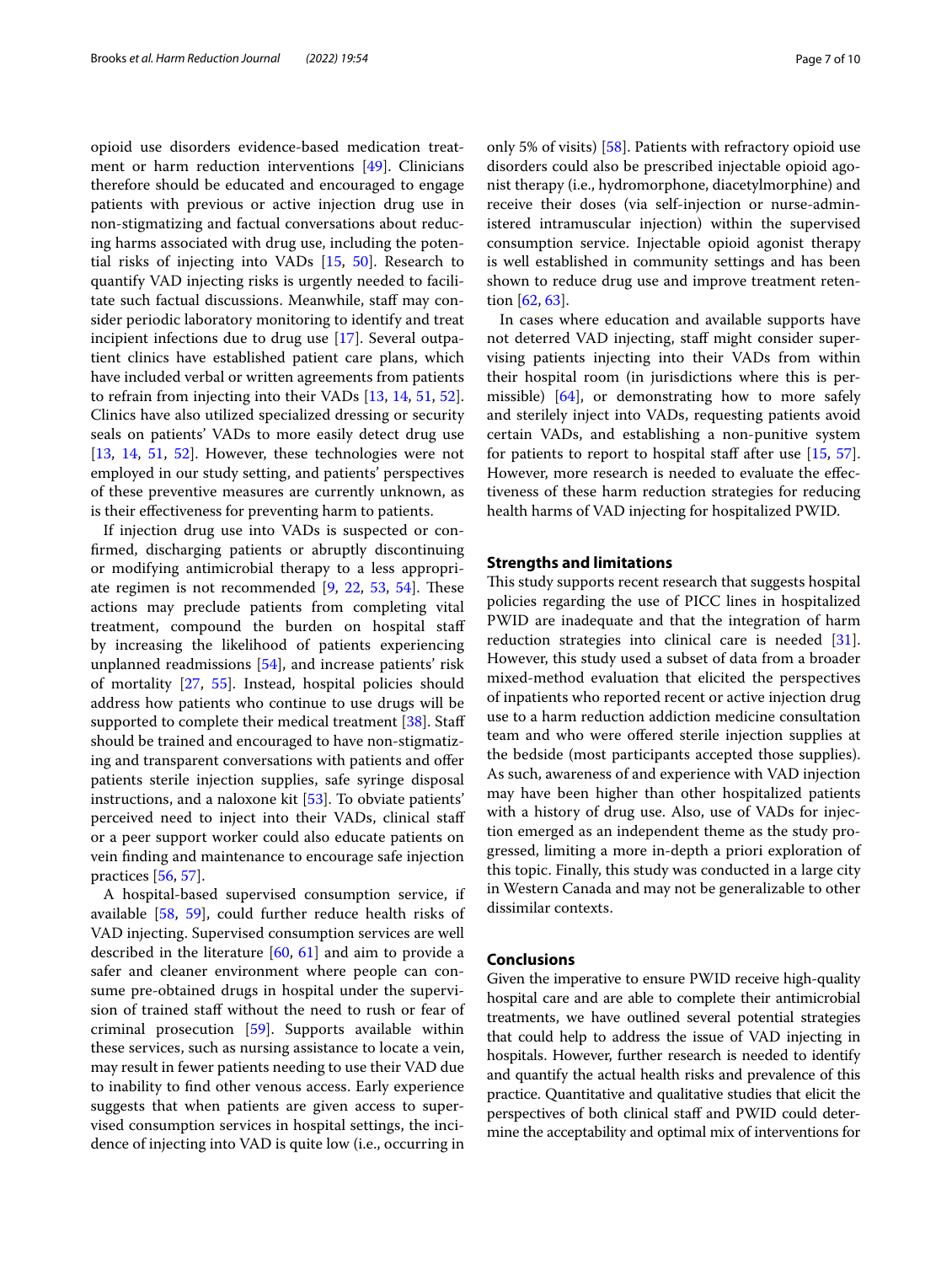#### **Abbreviations**

IV: Intravenous line; PICC: Peripherally inserted central catheter; PWID: People who inject drugs; VAD: Vascular access device.

#### **Acknowledgements**

We respectfully acknowledge that this work took place on Treaty 6 Territory, traditional lands of First Nations and Métis people. We thank the study participants for their time and expertise and members of the Inner City Health and Wellness Program's Community Advisory Group for providing their invaluable insights and advice. We also thank our collaborators Dr. Judy Illes, Kelsey Speed, and Brynn Kosteniuk for their insights and support in conducting the broader research project from which this paper is derived.

#### **Author contributions**

EH and HB conceptualized the study with input from co-investigators. EH, KD, GS, TB, MT, and BP acquired funding to support the project leading to this publication. HB and EH collected the data, and HB led the analysis with support from EH. HB wrote the initial draft of the study, and all authors provided critical review, commentary, or revisions prior to its submission for peer review. EH provided oversight and leadership for all aspects of the research reported herein. All authors read and approved the fnal manuscript.

#### **Funding**

This study was funded by the M.S.I. Foundation and the Canadian Institutes of Health Research.

#### **Availability of data and materials**

Data sharing is not applicable to this article because it is a qualitative study.

## **Declarations**

## **Ethics approval and consent to participate**

The study received human research ethics approval from the University of Alberta's Health Research Ethics Board.

#### **Consent for publication**

Not applicable.

#### **Competing interests**

HB, BP, TB, MT, and GS have no competing interests to declare. EH received grant funding from the MSI Foundation, the Canadian Institutes of Health Research, and the Royal Alexandra Hospital Foundation. KD received salary funding from Alberta Health Services and the College of Physicians and Surgeons of Alberta.

#### **Author details**

<sup>1</sup> School of Public Health, University of Alberta, 3-300 Edmonton Clinic Health Academy, 11405 - 87 Ave NW, Edmonton, AB T6G 1C9, Canada. <sup>2</sup>Inner City Health and Wellness Program, Royal Alexandra Hospital, B811 Women's Centre, 10240 Kingsway Avenue, Edmonton, AB T5H 3V9, Canada. <sup>3</sup> Department of Family Medicine, University of Alberta, 5-16 University Terrace, Edmonton, AB T6G 2T4, Canada. <sup>4</sup> Canadian Institute for Substance Use Research, University of Victoria, 2300 McKenzie Ave, Victoria, BC V8N 5M8, Canada. <sup>5</sup>Department of Emergency Medicine, University of Alberta, 790 University Terrace Building, 8303 - 112 Street, Edmonton, AB T6G 2T4, Canada. <sup>6</sup>Faculty of Health Sciences, Simon Fraser University, Blusson Hall, Room 11300, 8888 University Drive, Burnaby, BC V5A 1S6, Canada. <sup>7</sup> Streetworks, Boyle Street Community Services, 10116 105 Ave NW, Edmonton, AB T5H 0K2, Canada.

Received: 4 November 2021 Accepted: 16 May 2022

#### **References**

- <span id="page-7-0"></span>1. McCarthy NL, Baggs J, See I, Reddy SC, Jernigan JA, Gokhale RH, et al. Bacterial infections associated with substance use disorders, large cohort of United States Hospitals, 2012–2017. Clin Infect Dis. 2020;71(7):e37–44. [https://doi.org/10.1093/cid/ciaa008.](https://doi.org/10.1093/cid/ciaa008)
- 2. Kadri AN, Wilner B, Hernandez AV, Nakhoul G, Chahine J, Griffin B, et al. Geographic trends, patient characteristics, and outcomes of infective endocarditis associated with drug abuse in the United States From 2002 to 2016. J Am Heart Assoc. 2019;8(19). doi:[https://doi.org/10.1161/JAHA.](https://doi.org/10.1161/JAHA.119.012969) [119.012969](https://doi.org/10.1161/JAHA.119.012969)
- 3. Morin KA, Prevost CR, Eibl JK, Franklyn MT, Moise AR, Marsh DC. A retrospective cohort study evaluating correlates of deep tissue infections among patients enrolled in opioid agonist treatment using administrative data in Ontario, Canada. PLoS ONE. 2020;15(4): e0232191. [https://doi.](https://doi.org/10.1371/journal.pone.0232191) [org/10.1371/journal.pone.0232191](https://doi.org/10.1371/journal.pone.0232191).
- <span id="page-7-1"></span>4. Mosseler K, Materniak S, Brothers TD, Webster D. Epidemiology, microbiology, and clinical outcomes among patients with intravenous drug use-associated infective endocarditis in new brunswick. CJC Open. 2020. <https://doi.org/10.1016/j.cjco.2020.05.002>.
- <span id="page-7-2"></span>5. Phillips KT, Stein MD. Risk practices associated with bacterial infections among injection drug users in Denver. CO Am J Drug Alcohol Abuse. 2010;36(2):92–7. [https://doi.org/10.3109/00952991003592311.](https://doi.org/10.3109/00952991003592311)
- <span id="page-7-3"></span>6. Kasper KJ, Manoharan I, Hallam B, Coleman CE, Koivu SL, Weir MA, et al. A controlled-release oral opioid supports *S. aureus* survival in injection drug preparation equipment and may increase bacteremia and endocarditis risk. PLoS One. 2019;14(8). doi: [https://doi.org/10.1371/journal.pone.](https://doi.org/10.1371/journal.pone.0219777) [0219777](https://doi.org/10.1371/journal.pone.0219777)
- <span id="page-7-4"></span>7. Weir MA, Slater J, Jandoc R, Koivu S, Garg AX, Silverman M. The risk of infective endocarditis among people who inject drugs: a retrospective, population based time series analysis. CMAJ. 2019;191(4):E93–9. [https://](https://doi.org/10.1503/cmaj.180694) [doi.org/10.1503/cmaj.180694](https://doi.org/10.1503/cmaj.180694).
- <span id="page-7-5"></span>8. Colville T, Sharma V, Albouaini K. Infective endocarditis in intravenous drug users: a review article. Postgrad Med J. 2016;92(1084):105–11. <https://doi.org/10.1136/postgradmedj-2015-133648>.
- <span id="page-7-6"></span>9. Rapoport AB, Fischer LS, Santibanez S, Beekmann SE, Polgreen PM, Rowley CF. Infectious diseases physicians' perspectives regarding injection drug use and related infections, United States, 2017. Open Forum Infect Dis. 2018;5(7). doi: [https://doi.org/10.1093/ofd/ofy132](https://doi.org/10.1093/ofid/ofy132)
- <span id="page-7-7"></span>10. Norris AH, Shrestha NK, Allison GM, Keller SC, Bhavan KP, Zurlo JJ, et al. 2018 Infectious Diseases Society of America clinical practice guideline for the management of outpatient parenteral antimicrobial therapy. Clin Infect Dis. 2019;68(1):e1-35.<https://doi.org/10.1093/cid/ciy745>.
- <span id="page-7-8"></span>11. Fanucchi L, Fanucchi L, Leedy N, Li J, Thornton AC. Perceptions and practices of physicians regarding outpatient parenteral antibiotic therapy in persons who inject drugs. J Hosp Med. 2016;11(8). doi[:https://doi.org/](https://doi.org/10.1002/jhm.2582) [10.1002/jhm.2582](https://doi.org/10.1002/jhm.2582)
- <span id="page-7-9"></span>12. Buehrle DJ, Shields RK, Shah N, Shoff C, Sheridan K. Risk factors associated with outpatient parenteral antibiotic therapy program failure among intravenous drug users. Open Forum Infect Dis. 2017;4(3). doi[:https://doi.](https://doi.org/10.1093/ofid/ofx102) [org/10.1093/ofd/ofx102](https://doi.org/10.1093/ofid/ofx102)
- <span id="page-7-13"></span>13. Beieler AM, Dellit TH, Chan JD, Dhanireddy S, Enzian LK, Stone TJ, et al. Successful implementation of outpatient parenteral antimicrobial therapy at a medical respite facility for homeless patients. J Hosp Med. 2016;11(8):531–5. [https://doi.org/10.1002/jhm.2597.](https://doi.org/10.1002/jhm.2597)
- <span id="page-7-14"></span>14. Ho J, Archuleta S, Sulaiman Z, Fisher D. Safe and successful treatment of intravenous drug users with a peripherally inserted central catheter in an outpatient parenteral antibiotic treatment service. J Antimicrob Chemother. 2010;65(12):2641–4. [https://doi.org/10.1093/jac/dkq355.](https://doi.org/10.1093/jac/dkq355)
- <span id="page-7-10"></span>15. Billick MJ. PICC your battles: considering the appropriateness of peripherally inserted central catheter (PICC) lines for outpatient parenteral antimicrobial therapy (OPAT) in injection drug users (IDUs). University of Ottawa J Med. 2017;7(1). doi:<https://doi.org/10.18192/uojm.v7i1.1983>
- <span id="page-7-11"></span>16. Parmar GS, Hayashi K, Nolan S, Milloy MJ, DeBeck K, Shulha HP, et al. Nonmedical prescription opioid use and in-hospital illicit drug use among people who use drugs. Drug Alcohol Rev. 2021;40(6):959–63. [https://doi.](https://doi.org/10.1111/dar.13246) [org/10.1111/dar.13246](https://doi.org/10.1111/dar.13246).
- <span id="page-7-12"></span>17. Tan C, Shojaei E, Wiener J, Shah M, Koivu S, Silverman M. Risk of new bloodstream infections and mortality among people who inject drugs with infective endocarditis. JAMA Netw Open. 2020;3(8): e2012974. <https://doi.org/10.1001/jamanetworkopen.2020.12974>.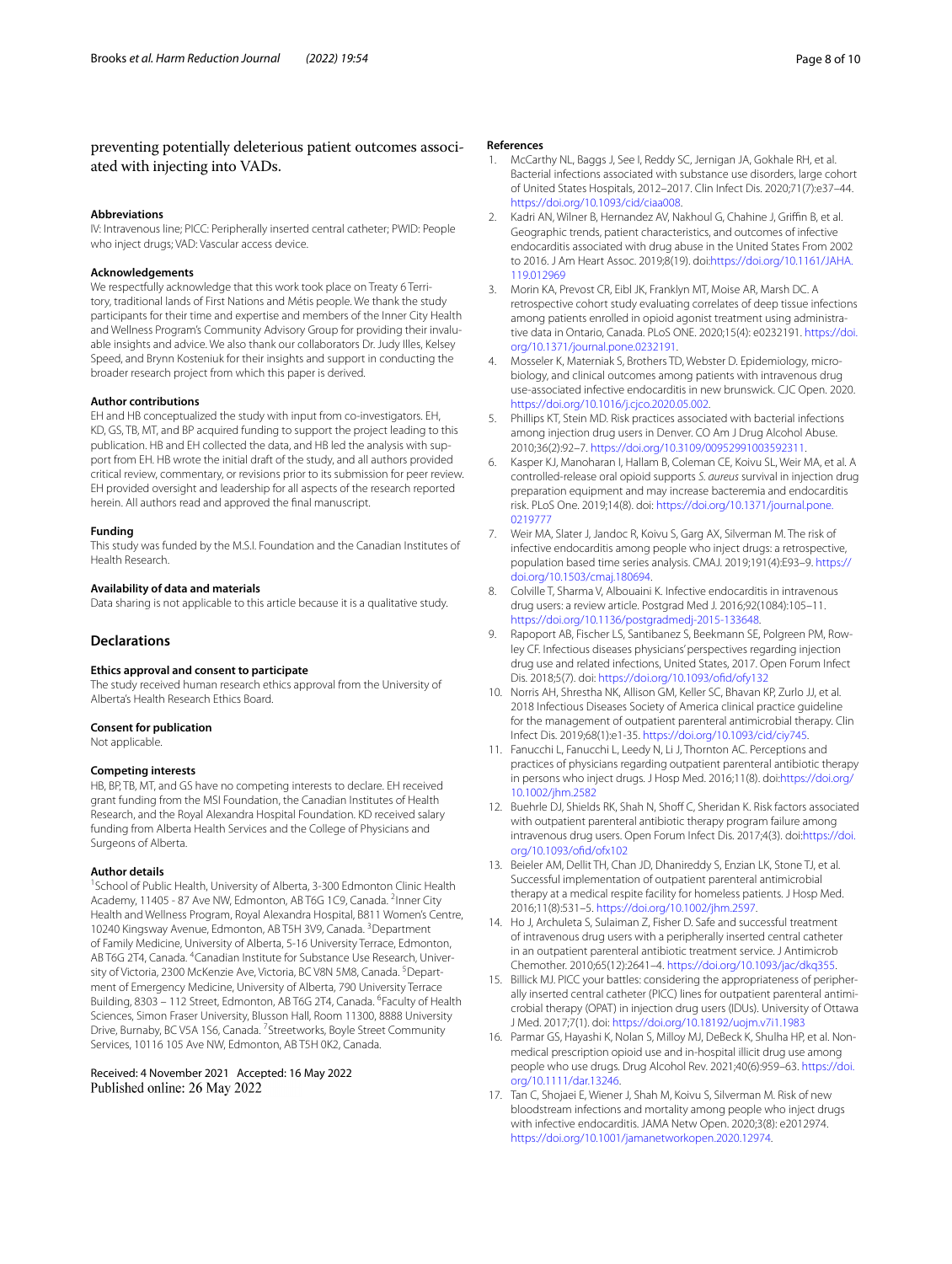- <span id="page-8-1"></span>18. Grewal HK, Ti L, Hayashi K, Dobrer S, Wood E, Kerr T. Illicit drug use in acute care settings: illicit drug use in hospital. Drug Alcohol Rev. 2015;34(5):499–502. <https://doi.org/10.1111/dar.12270>.
- <span id="page-8-2"></span>19. Eaton EF, Westfall AO, McClesky B, Paddock CS, Lane PS, Cropsey KL, et al. In-hospital illicit drug use and patient-directed discharge: Barriers to care for patients with injection-related infections. Open Forum Infect Dis. 2020;7(3). doi: [https://doi.org/10.1093/ofd/ofaa074](https://doi.org/10.1093/ofid/ofaa074)
- <span id="page-8-0"></span>20. Fanucchi LC, Lofwall MR, Nuzzo PA, Walsh SL. In-hospital illicit drug use, substance use disorders, and acceptance of residential treatment in a prospective pilot needs assessment of hospitalized adults with severe infections from injecting drugs. J Subst Abuse Treat. 2018;92:64–9. <https://doi.org/10.1016/j.jsat.2018.06.011>.
- <span id="page-8-3"></span>21. Strike C, Robinson S, Guta A, Tan DH, O'Leary B, Cooper C, et al. Illicit drug use while admitted to hospital: patient and health care provider perspectives. PLoS ONE. 2020;15(3): e0229713. [https://doi.org/10.1371/journal.](https://doi.org/10.1371/journal.pone.0229713) [pone.0229713](https://doi.org/10.1371/journal.pone.0229713).
- <span id="page-8-4"></span>22. McNeil R, Small W, Wood E, Kerr T. Hospitals as a 'risk environment': an ethno-epidemiological study of voluntary and involuntary discharge from hospital against medical advice among people who inject drugs. Soc Sci Med. 2014;105:59–66. [https://doi.org/10.1016/j.socscimed.2014.](https://doi.org/10.1016/j.socscimed.2014.01.010) [01.010](https://doi.org/10.1016/j.socscimed.2014.01.010).
- <span id="page-8-5"></span>23. Carusone SC. "Maybe if I stop the drugs, then maybe they'd care?" hospital care experiences of people who use drugs. Harm Reduct J. 2019;16(16):10. [https://doi.org/10.1186/s12954-019-0285-7.](https://doi.org/10.1186/s12954-019-0285-7)
- <span id="page-8-6"></span>24. Hyshka E, Morris H, Anderson-Baron J, Nixon L, Dong K, Salvalaggio G. Patient perspectives on a harm reduction-oriented addiction medicine consultation team implemented in a large acute care hospital. Drug Alcohol Depend. 2019;204: 107523. [https://doi.org/10.1016/j.drugalcdep.](https://doi.org/10.1016/j.drugalcdep.2019.06.025) [2019.06.025](https://doi.org/10.1016/j.drugalcdep.2019.06.025).
- <span id="page-8-7"></span>25. Simon R, Snow R, Wakeman S. Understanding why patients with substance use disorders leave the hospital against medical advice: a qualitative study. Subst Abus. 2020;41(4):519–25. [https://doi.org/10.1080/08897](https://doi.org/10.1080/08897077.2019.1671942) [077.2019.1671942.](https://doi.org/10.1080/08897077.2019.1671942)
- 26. Ti L, Ti L. Leaving the hospital against medical advice among people who use illicit drugs: a systematic review. Am J Public Health. 2015;105(12):e53–9. <https://doi.org/10.2105/AJPH.2015.302885>.
- <span id="page-8-8"></span>27. Garland A, Ramsey CD, Fransoo R, Olafson K, Chateau D, Yogendran M, et al. Rates of readmission and death associated with leaving hospital against medical advice: a population-based study. Can Med Assoc J. 2013;185(14):1207–14. <https://doi.org/10.1503/cmaj.130029>.
- <span id="page-8-9"></span>28. Cooke R, Fitzpatrick J. Haemorrhage from femoral vein cannula: an additional potential source of haemorrhage among intravenous drug users. Emerg Med J. 2009;26(9):675–675. [https://doi.org/10.1136/emj.2008.](https://doi.org/10.1136/emj.2008.071175) [071175.](https://doi.org/10.1136/emj.2008.071175)
- <span id="page-8-10"></span>29. Gardner EM, Kestler M, Beieler A, Belknap RW. Clostridium butyricum sepsis in an injection drug user with an indwelling central venous catheter. J Med Microbiol. 2008;57(2):236–9. [https://doi.org/10.1099/jmm.0.47578-0.](https://doi.org/10.1099/jmm.0.47578-0)
- <span id="page-8-11"></span>30. Chu CW, Liang CS. Diphenhydramine dependence via port-a-cath in a patient with rheumatoid arthritis. Psychiatry Clin Neurosci. 2019;73(4):194–194. [https://doi.org/10.1111/pcn.12807.](https://doi.org/10.1111/pcn.12807)
- <span id="page-8-12"></span>31. Guta A, Perri M, Strike C, Gagnon M, Carusone SC. "With a PICC line, you never miss": the role of peripherally inserted central catheters in hospital care for people living with HIV/HCV who use drugs. Int J Drug Policy. 2021;96: 103438. [https://doi.org/10.1016/j.drugpo.2021.103438.](https://doi.org/10.1016/j.drugpo.2021.103438)
- <span id="page-8-13"></span>32. Mayan MJ. Essentials of qualitative inquiry. Walnut Creek, California, USA: Left Coast Press; 2009. 171 p. (Qualitative essentials).
- <span id="page-8-14"></span>33. Cruz EV, Higginbottom G. The use of focused ethnography in nursing research. Nurse Res. 2013;20(4):36–43. [https://doi.org/10.7748/nr2013.03.](https://doi.org/10.7748/nr2013.03.20.4.36.e305) [20.4.36.e305.](https://doi.org/10.7748/nr2013.03.20.4.36.e305)
- <span id="page-8-15"></span>34. Hsieh HF, Shannon SE. Three approaches to qualitative content analysis. Qual Health Res. 2005;15(9):1277–88. [https://doi.org/10.1177/10497](https://doi.org/10.1177/1049732305276687) [32305276687.](https://doi.org/10.1177/1049732305276687)
- <span id="page-8-16"></span>35. Morse JM. Critical analysis of strategies for determining rigor in qualitative inquiry. Qual Health Res. 2015;25(9):1212–22. [https://doi.org/10.1177/](https://doi.org/10.1177/1049732315588501) [1049732315588501](https://doi.org/10.1177/1049732315588501).
- <span id="page-8-17"></span>36. Rhodes T, Briggs D, Kimber J, Jones S, Holloway G. Crack–heroin speedball injection and its implications for vein care: qualitative study. Addiction. 2007;102(11):1782–90. <https://doi.org/10.1111/j.1360-0443.2007.01969.x>.
- <span id="page-8-18"></span>37. Pauly B (Bernie), McCall J, Browne AJ, Parker J, Mollison A. Toward cultural safety: nurse and patient perceptions of illicit substance use in a

hospitalized setting. Adv Nurs Sci. 2015;38(2):121–35. doi[:https://doi.org/](https://doi.org/10.1097/ANS.0000000000000070) [10.1097/ANS.0000000000000070](https://doi.org/10.1097/ANS.0000000000000070)

- <span id="page-8-19"></span>38. McNeil R, Kerr T, Pauly B, Wood E, Small W. Advancing patient-centered care for structurally vulnerable drug-using populations: a qualitative study of the perspectives of people who use drugs regarding the potential integration of harm reduction interventions into hospitals: hospitalbased harm reduction. Addiction. 2016;111(4):685–94. [https://doi.org/10.](https://doi.org/10.1111/add.13214) [1111/add.13214](https://doi.org/10.1111/add.13214).
- <span id="page-8-20"></span>39. Canadian Research Initiative in Substance Misuse (CRISM). National guideline for the clinical management of opioid use disorder [Internet]. 2018 [cited 2022 May 08]. Available from: [https://crism.ca/wp-content/](https://crism.ca/wp-content/uploads/2018/03/CRISM_NationalGuideline_OUD-ENG.pdf) [uploads/2018/03/CRISM\\_NationalGuideline\\_OUD-ENG.pdf](https://crism.ca/wp-content/uploads/2018/03/CRISM_NationalGuideline_OUD-ENG.pdf)
- <span id="page-8-21"></span>40. Hanna MN, Speed TJ, Shechter R, Grant MC, Sheinberg R, Goldberg E, et al. An innovative perioperative pain program for chronic opioid users: an academic medical center's response to the opioid crisis. Am J Med Qual. 2019;34(1):5–13. [https://doi.org/10.1177/1062860618777298.](https://doi.org/10.1177/1062860618777298)
- <span id="page-8-22"></span>41. Canadian Research Initiative in Substance Misuse. National injectable opioid agonist treatment for opioid use disorder clinical guideline [Internet]. 2019 [cited 2022 May 08]. Available from: [https://crism.ca/wp-content/](https://crism.ca/wp-content/uploads/2019/09/CRISM_National_IOAT_Clinical_Guideline-10Sep2019-English-FINAL.pdf) [uploads/2019/09/CRISM\\_National\\_IOAT\\_Clinical\\_Guideline-10Sep2019-](https://crism.ca/wp-content/uploads/2019/09/CRISM_National_IOAT_Clinical_Guideline-10Sep2019-English-FINAL.pdf) [English-FINAL.pdf](https://crism.ca/wp-content/uploads/2019/09/CRISM_National_IOAT_Clinical_Guideline-10Sep2019-English-FINAL.pdf)
- <span id="page-8-23"></span>42. Fanucchi LC, Walsh SL, Thornton AC, Lofwall MR. Integrated outpatient treatment of opioid use disorder and injection-related infections: a description of a new care model. Prev Med. 2019;128: 105760. [https://doi.](https://doi.org/10.1016/j.ypmed.2019.105760) [org/10.1016/j.ypmed.2019.105760.](https://doi.org/10.1016/j.ypmed.2019.105760)
- <span id="page-8-24"></span>43. Englander H, Mahoney S, Brandt K, Brown J, Dorfman C, Nydahl A, et al. Tools to support hospital-based addiction care: core components, values, and activities of the Improving Addiction Care Team. J Addict Med. 2019;13(2):85–9. <https://doi.org/10.1097/ADM.0000000000000487>.
- <span id="page-8-25"></span>44. D'Couto HT, Robbins GK, Ard KL, Wakeman SE, Alves J, Nelson SB. Outcomes according to discharge location for persons who inject drugs receiving outpatient parenteral antimicrobial therapy. Open Forum Infect Dis. 2018;5(5). doi: [https://doi.org/10.1093/ofd/ofy056](https://doi.org/10.1093/ofid/ofy056)
- <span id="page-8-26"></span>45. Dobson PM, Loewenthal MR, Schneider K, Lai K. Comparing injecting drug users with others receiving outpatient parenteral antibiotic therapy. Open Forum Infect Dis. 2017;4(4). doi: [https://doi.org/10.1093/ofd/](https://doi.org/10.1093/ofid/ofx183) [ofx183](https://doi.org/10.1093/ofid/ofx183)
- <span id="page-8-27"></span>46. Doran KM, Ragins KT, Gross CP, Zerger S. Medical respite programs for homeless patients: a systematic review. J Health Care Poor Underserved. 2013;24(2):499–524. <https://doi.org/10.1353/hpu.2013.0053>.
- <span id="page-8-28"></span>47. Hall W, Carter A, Forlini C. The brain disease model of addiction: is it supported by the evidence and has it delivered on its promises? Lancet Psychiatry. 2015;2(1):105–10. [https://doi.org/10.1016/S2215-0366\(14\)](https://doi.org/10.1016/S2215-0366(14)00126-6) [00126-6.](https://doi.org/10.1016/S2215-0366(14)00126-6)
- <span id="page-8-29"></span>48. Ronsley C, Nolan S, Knight R, Hayashi K, Klimas J, Walley A, et al. Treatment of stimulant use disorder: a systematic review of reviews. Hashimoto K, editor. PLoS ONE. 2020;15(6):e0234809. doi: [https://doi.org/10.1371/journ](https://doi.org/10.1371/journal.pone.0234809) [al.pone.0234809](https://doi.org/10.1371/journal.pone.0234809)
- <span id="page-8-30"></span>49. Franz B, Cronin CE, Pagan JA. What strategies are hospitals adopting to address the opioid epidemic? Evidence from a national sample of nonproft hospitals. Public Health Rep. 2021;136(2):228–38. [https://doi.org/10.](https://doi.org/10.1177/0033354920968805) [1177/0033354920968805.](https://doi.org/10.1177/0033354920968805)
- <span id="page-8-31"></span>50. Sharma M, Lamba W, Cauderella A, Guimond TH, Bayoumi AM. Harm reduction in hospitals. Harm Reduct J. 2017;14(1). doi:[https://doi.org/10.](https://doi.org/10.1186/s12954-017-0163-0) [1186/s12954-017-0163-0](https://doi.org/10.1186/s12954-017-0163-0)
- <span id="page-8-32"></span>51. Ho J, Archuleta S, Tice A, Fisher D. International approaches to treating intravenous drug users in outpatient parenteral antibiotic services. Infect Dis Clin Pract. 2012;20(3):192–5. [https://doi.org/10.1097/IPC.0b013e3182](https://doi.org/10.1097/IPC.0b013e31824f8acb) [4f8acb.](https://doi.org/10.1097/IPC.0b013e31824f8acb)
- <span id="page-8-33"></span>52. Hawes ML, Willegal KM. Responsible compassionate care: meeting the needs of patients with a history of intravenous drug abuse. J Assoc Vasc Access. 2017;22(1):31–4. [https://doi.org/10.1016/j.java.2016.08.004.](https://doi.org/10.1016/j.java.2016.08.004)
- <span id="page-8-34"></span>53. Schranz A, Barocas JA. Infective endocarditis in persons who use drugs: epidemiology, current management, and emerging treatments. Infect Dis Clin North Am. 2020;34(3):479–93. [https://doi.org/10.1016/j.idc.2020.06.](https://doi.org/10.1016/j.idc.2020.06.004)  $0<sub>0</sub>4$
- <span id="page-8-35"></span>54. Tan SY, Feng JY, Joyce C, Fisher J, Mostaghimi A. Association of hospital discharge against medical advice with readmission and in-hospital mortality. JAMA Netw Open. 2020;3(6): e206009. [https://doi.org/10.1001/](https://doi.org/10.1001/jamanetworkopen.2020.6009) [jamanetworkopen.2020.6009.](https://doi.org/10.1001/jamanetworkopen.2020.6009)